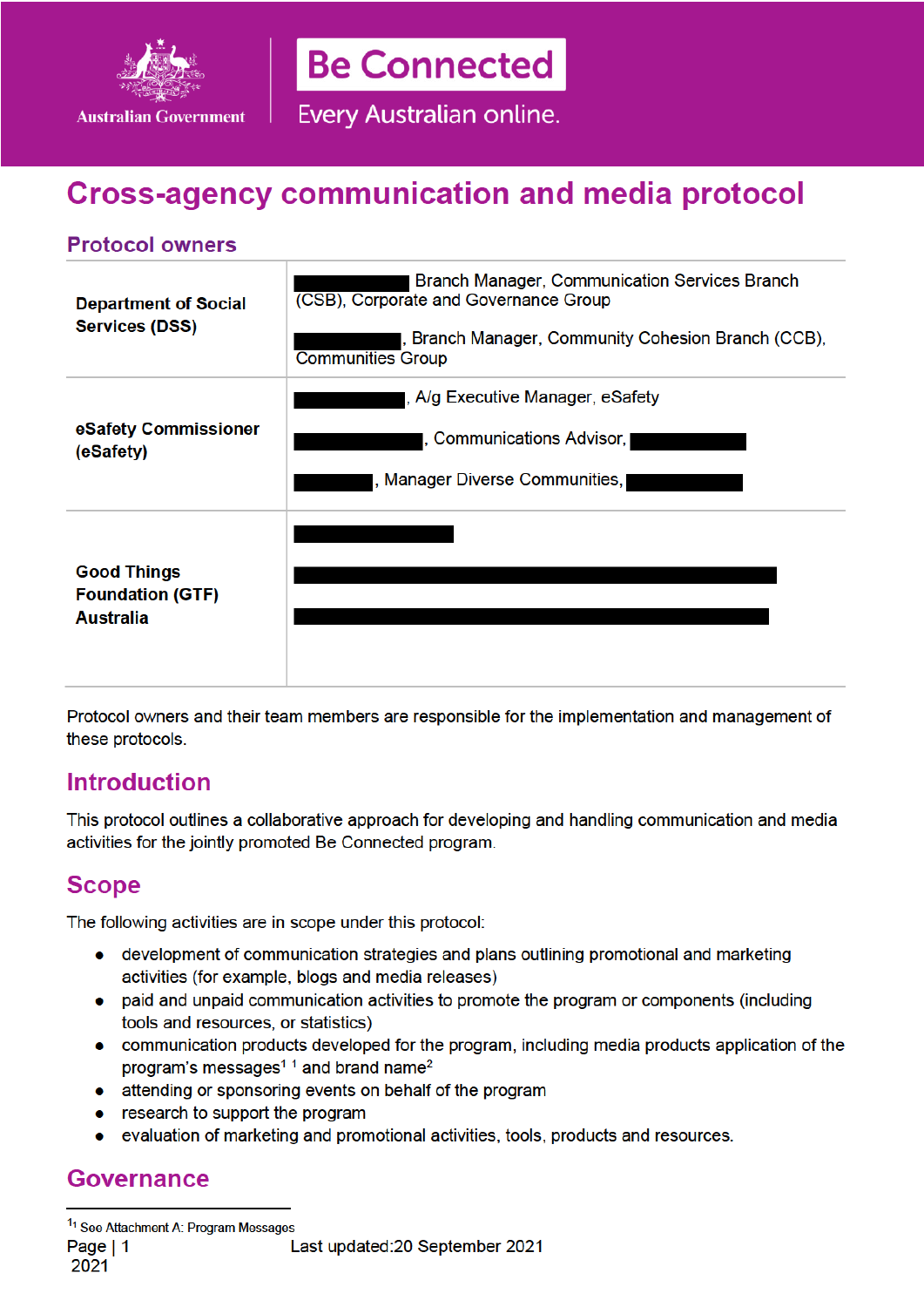# **Roles and responsibilities**

Outlined below are the responsibilities of the core agencies promoting the Be Connected program.

|                                                                                                        | <b>Responsibilities</b>                                                                                                                                                                                                                                                                                                                                                                                                                                       |  |  |
|--------------------------------------------------------------------------------------------------------|---------------------------------------------------------------------------------------------------------------------------------------------------------------------------------------------------------------------------------------------------------------------------------------------------------------------------------------------------------------------------------------------------------------------------------------------------------------|--|--|
|                                                                                                        | Overarching responsibility for Be Connected communications and<br>media protocols:                                                                                                                                                                                                                                                                                                                                                                            |  |  |
| <b>Department of Social</b><br>Services (DSS),<br><b>Communication</b><br><b>Services Branch (CSB)</b> | to provide ongoing strategic communication advice to support<br>the policy team to implement the program<br>to promote the program at a national level and maintain the<br><b>Be Connected brand</b><br>to manage media enquiries directed to the Department and<br>ministerial requests related to the program.                                                                                                                                              |  |  |
|                                                                                                        | The Be Connected website and online integrated learning management<br>system for older Australians (Learners) to access a range of digital<br>learning tools and resources is managed by the eSafety Commissioner.                                                                                                                                                                                                                                            |  |  |
|                                                                                                        | Learner Communications & Research:                                                                                                                                                                                                                                                                                                                                                                                                                            |  |  |
| eSafety Commissioner<br>(eSafety)                                                                      | to maintain the Be Connected Learner website and associated<br>tools and resources<br>to undertake research and analytics for the website and tools<br>to promote any educational activities for the tools developed<br>$\bullet$<br>to contribute to the design, implementation and delivery of Be<br>Connected Learner materials and resources.                                                                                                             |  |  |
|                                                                                                        | The eSafety Commissioner promotes Be Connected and the online<br>integrated learning management system at a corporate, government<br>and philanthropic partner level.                                                                                                                                                                                                                                                                                         |  |  |
|                                                                                                        | Manage media enquiries directed to eSafety                                                                                                                                                                                                                                                                                                                                                                                                                    |  |  |
|                                                                                                        | The Be Connected Network of community organisations (Network<br>Partners) is managed by Good Things Foundation.                                                                                                                                                                                                                                                                                                                                               |  |  |
|                                                                                                        | Note: Network Partners play a key role in promoting their programs at a<br>local level. They are<br>provided with marketing resources as part of<br>their participation in the program.                                                                                                                                                                                                                                                                       |  |  |
|                                                                                                        | Community & Network Partner Communications:                                                                                                                                                                                                                                                                                                                                                                                                                   |  |  |
| <b>Good Things</b><br><b>Foundation Australia</b><br>(GTF)                                             | to manage the continued engagement and retention of Be<br>Connected Network Partners delivering digital learning<br>to manage the provision and dissemination of information, tools<br>and resources to Be Connected Network Partners to enable<br>them to meet the needs of learners<br>to manage and promote the Be Connected Community Grants<br>program to assist Network Partners deliver Be Connected<br>program learning support to older Australians. |  |  |
|                                                                                                        | The Good Things Foundation promotes the Be Connected Network at<br>the corporate, government and philanthropic partner level.                                                                                                                                                                                                                                                                                                                                 |  |  |
|                                                                                                        | Manage media enquiries directed to Good Things Foundation Australia                                                                                                                                                                                                                                                                                                                                                                                           |  |  |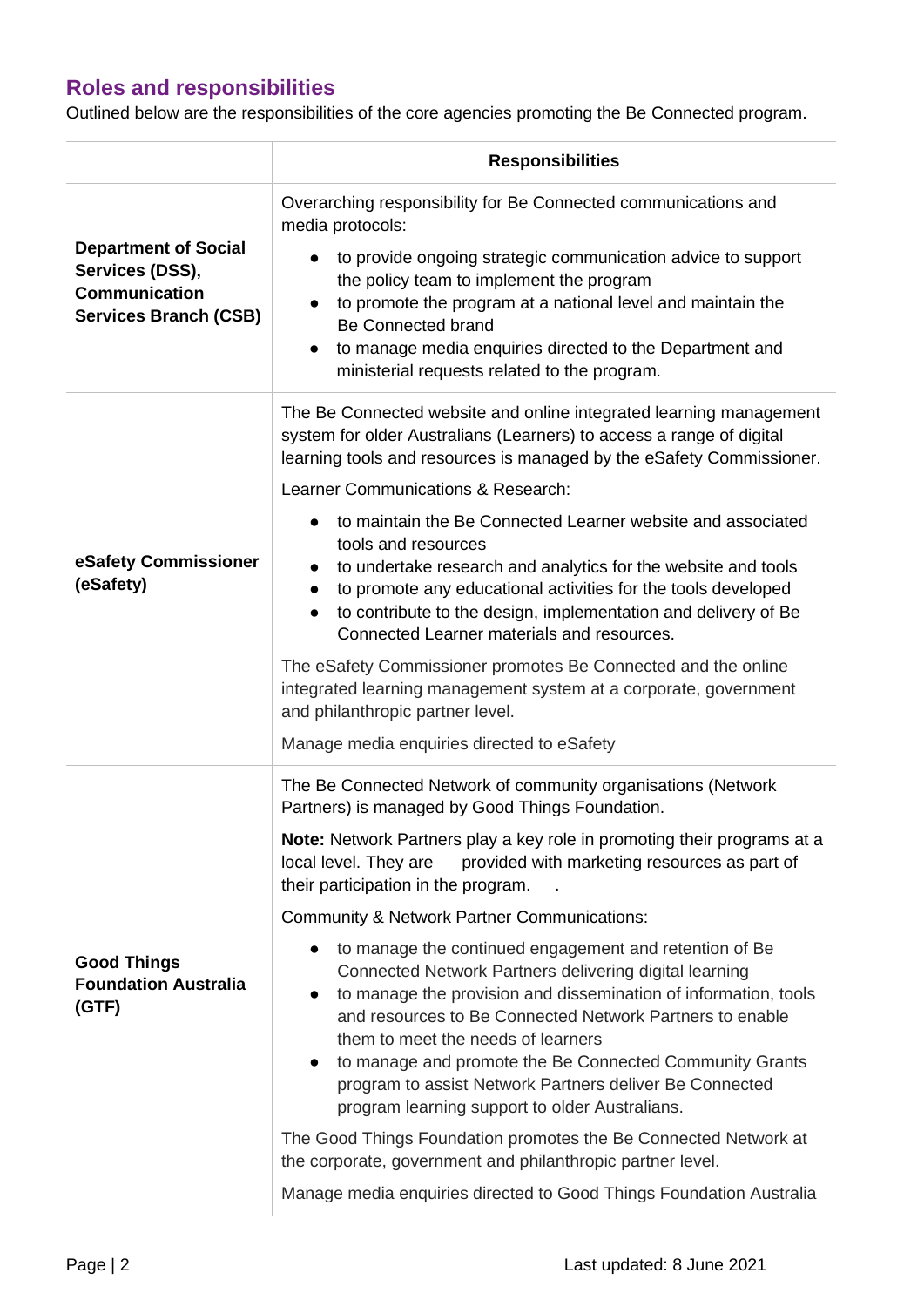### **Be Connected – Digital Skills for Older Australians – Responsibilities Overview**

|                                         | Client                                                                                                                                                                     | <b>Network</b>                                                                                                                                                                                  | Government                                                                                                                                                                 |                                                                                                                           |  |
|-----------------------------------------|----------------------------------------------------------------------------------------------------------------------------------------------------------------------------|-------------------------------------------------------------------------------------------------------------------------------------------------------------------------------------------------|----------------------------------------------------------------------------------------------------------------------------------------------------------------------------|---------------------------------------------------------------------------------------------------------------------------|--|
|                                         | <b>Maintain learner</b><br>website and                                                                                                                                     | Partner                                                                                                                                                                                         | <b>Communications</b><br>(Comms Strategy,<br>Protocols, Branding)                                                                                                          | <b>Reporting</b><br>(DEX, PSG & PMF)                                                                                      |  |
| eSafety                                 | resources<br>Research and<br>analysis for website<br>and tools<br>Promote online<br>educational activities<br><b>Support Client Safety</b><br>through LMS and<br>resources | Consult to inform:<br>- Improved learner<br>experience with online<br>resources through<br>Digital Mentors (NPs)                                                                                | Promotion<br>Learner Facebook<br>page<br><b>Learner Webinars</b><br><b>Learner Newsletter</b>                                                                              | - LMS onto DEX<br>Briefing input to<br><b>DSS</b>                                                                         |  |
| <b>Good Things</b><br><b>Foundation</b> | - Face to Face<br>learning<br>- Dissemination of info<br>- Manage stakeholder<br>relationships<br>Network partners<br>reach out to potential<br>clients                    | - Digital Mentors<br>Training and resources<br>- Admin of Grants<br>- Maintain NP website<br>- Develop NP Resources<br><b>Tailored Support</b><br>- National Helpline<br>- Develop Partnerships | Represent at the<br>national level<br>- Assist NP promote at<br>local level<br>- NP Facebook Page<br>- NP Webinars<br>- NP Newsletter                                      | CaptureIT onto<br><b>DEX</b><br>- Reporting<br>requests to DSS<br>- Advise of active<br>NPs and Digital<br><b>Mentors</b> |  |
| <b>DSS</b>                              | - Client Sensitivities<br>- Client Outcomes<br>- Evaluation                                                                                                                | - Overarching program<br>responsibility<br>- Manage GTF Funding<br>Agreement<br>- Stakeholder<br>Relationships                                                                                  | <b>Develop Protocols</b><br>Provide strategic<br>communication advice<br>Manage Media<br><b>Enquiries and</b><br>Ministerial requests<br>Promote the program<br>nationally | <b>DEX Platform</b><br><b>Annual Report</b><br>Respond to requests<br>for info<br>Evaluation                              |  |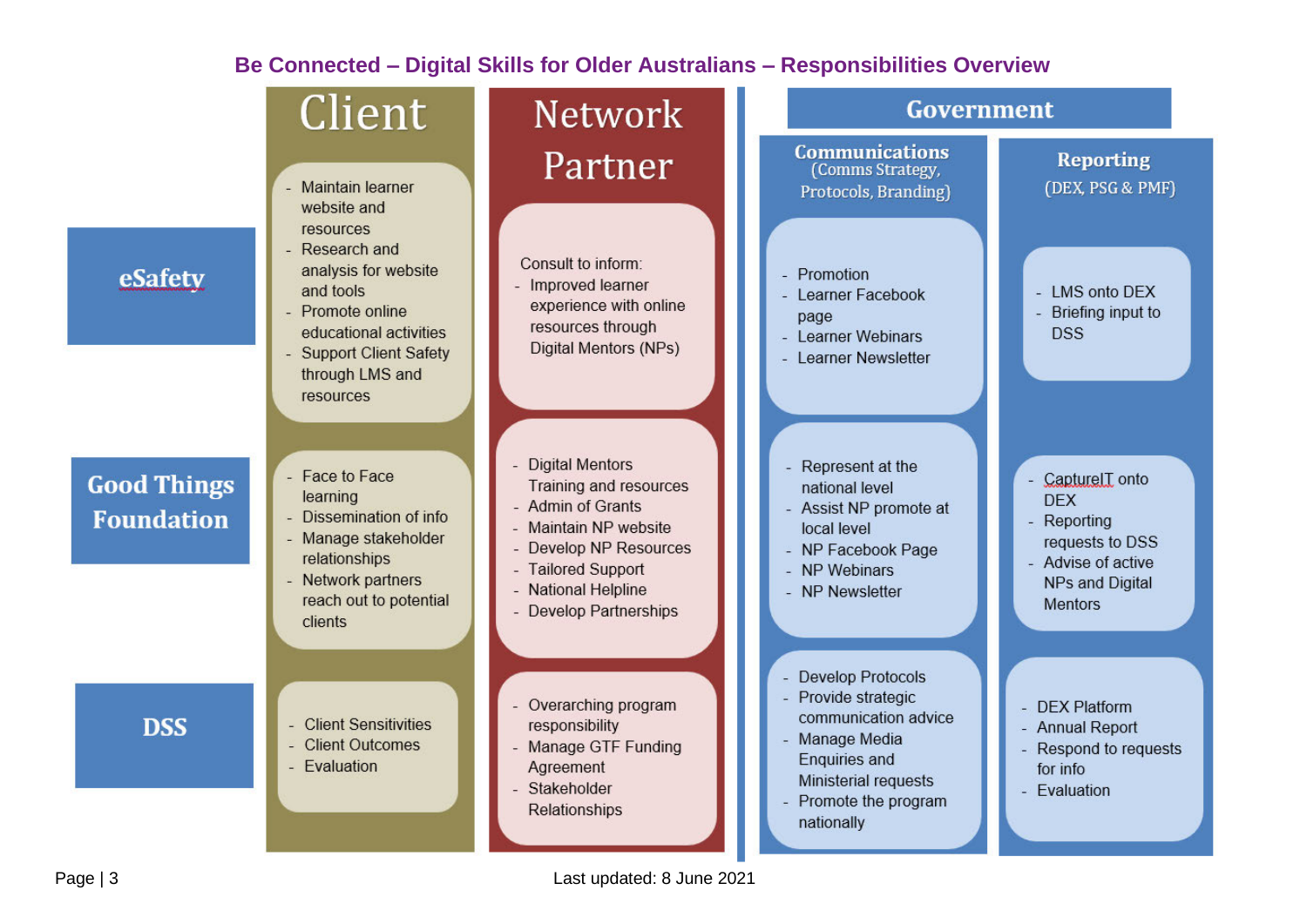## **Communication between agencies**

CSB will lead a monthly communication working group. The group will discuss the progress of their respective current communication activities and upcoming issues. A summary from this meeting will be presented at the Digital Literacy of Older Australians working group during the standing Communications item.

Communication between the parties will also occur through informal channels, for example phone calls and emails.

### **Partnership Principles**

- **Be Unified** Have a unified focus on the best outcomes for Older Australians.
- **Strengths** Make the most of each others' strengths.
- **Be Creative and Curious** Focus on taking a creative, positive and curious approach to working together
- **Support Each Other** Have a mindset where you identify the problem to solve, and support each other to solve it.
- **Be Transparent** Be clear about expectations. It is important to share skills and expertise to reach a common goal.
- **Be Inclusive**  share information so that everyone is kept in the loop.

# **Processes and guidelines**

Each party will be mindful of each other's internal processes and respect internal approval protocols.

#### **Media enquiries**

- Media enquiries directed to each agency will be managed by that agency, unless it falls outside of their scope for the program. Each agency will liaise with DSS prior to significant media outreach campaigns relating to Be Connected. All media enquiries relating to Be Connected specifically by other agencies will be forwarded to DSS for visibility.
- If ownership of an enquiry is unclear, the responsible media officers will discuss and agree on the lead. This may involve discussion with media advisors in the relevant Minister's Office (MO).
- Regardless of the lead, CSB must be informed of **every media enquiry** about the program and sent a cleared response.
- Each party who has responsibility for content in an enquiry will be informed as soon as possible (via their media inbox and follow up phone call) regardless of which party receives the initial enquiry.
- A copy of the final version of the response will be sent for information only to the communication teams of all other relevant parties.
- Each party will proactively manage issues that may arise relating to the program. Other parties will be consulted/informed where an issue has been identified.

#### **Announcements and media releases**

- All parties must be informed of any plans for announcements/media releases that mention the Be Connected program.
- Parties should receive a copy of a media release for reference during the drafting stage.
- Media releases should always include the approved 'background' line<sup>4</sup> and other approved program messages in the first instance where appropriate.
- The agency/party instigating a media release is responsible for its progress and approval.
- The Minister for Families and Social Services, Minister for Communications, Urban Infrastructure, Cities and the Arts, and eSafety Commissioner will be provided joint opportunities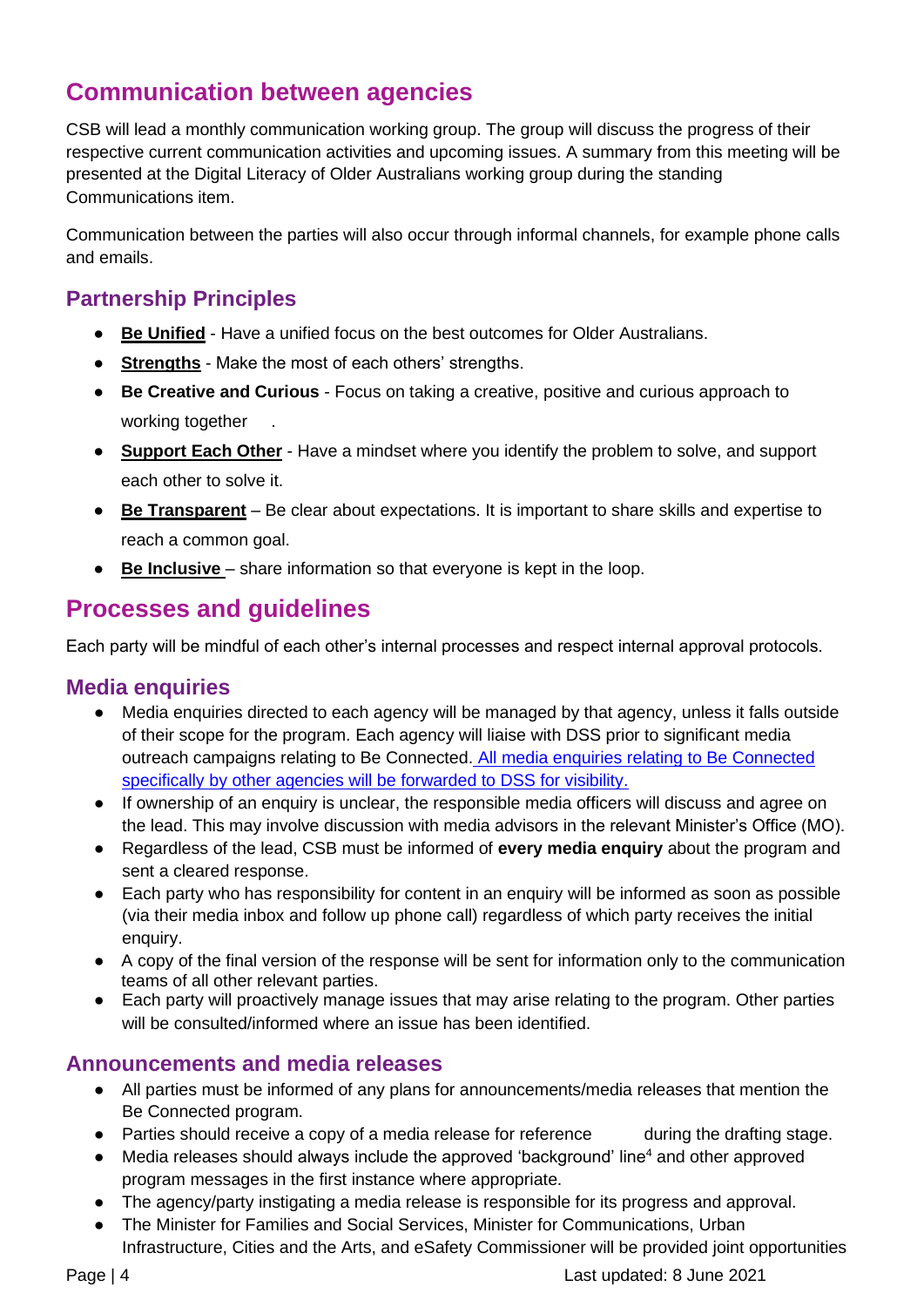to issue media releases about the program and all associated activities. These opportunities will be identified during the monthly communication meeting.

### **Social media**

- Each party will work collaboratively to develop responses to questions on social media accounts that fall within another party's responsibility in a timely manner.
- If a party receives a query they cannot answer, they should engage with the relevant party(s) to develop a response before replying to the post/comment.
- Each party is responsible for ensuring the voice and tone of responses is appropriate for their own social media accounts.
- Each party will use the #BeConnectedAU hashtag as part of their social posts.
- Each party will be notified of published social media posts so they can be shared or 'liked' by other party's accounts. A forward plan of social media posts will be discussed at the monthly communication meeting where possible/practicable. .

### **Communication and marketing activities**

- Each party will work collaboratively to inform one another of planned communication activities and take advantage of joint opportunities to reach common target audiences.
- Parties will attend a monthly communication working group to discuss communication activities.
- Each party is responsible for updating the communication activities table.
- Each party will consult as early as possible in regards to communication where there may be service delivery implications.
- Each party will consult with the communication working group when:
	- o new learner content and/or learner opportunities are announced; and
	- o new Be Connected marketing materials are produced.
- Parties are responsible for informing each other when a breakdown in communication is identified or issues arise and will actively work collaboratively to resolve issues.
- All communications and marketing activities will follow the Be Connected Brand Guide (Attachment C).

#### **Business, policy and program area management**

- Individual communication teams are responsible for managing relationships with their respective business areas/policy and program areas.
- Where possible all parties will undertake post-implementation reviews to measure the effectiveness of communication, media and marketing activities. The scope of these reviews will depend upon the specified deliverables. Findings will be made available (where data can be released externally) to each party.

### **Websites and product branding**

- All Learner and Network Partner product materials will follow the Be Connected Brand Guide, listed in the Overarching Communications Strategy, (Attachment C).
- ●
- All Network Partner resources produced for the program will direct Network Partners and learners to the learning content found on the Be Connected website.
- Learner website will follow the Be Connected Brand Guide.
- Any non-Be Connected program funded content will not use the 'Be Connected' branding.

#### **Issues management**

- Each party will proactively manage issues that may arise relating to the program. Other parties will be consulted/informed where an issue has been identified.
- In crisis communications scenarios, DSS will be engaged in preparing response as appropriate.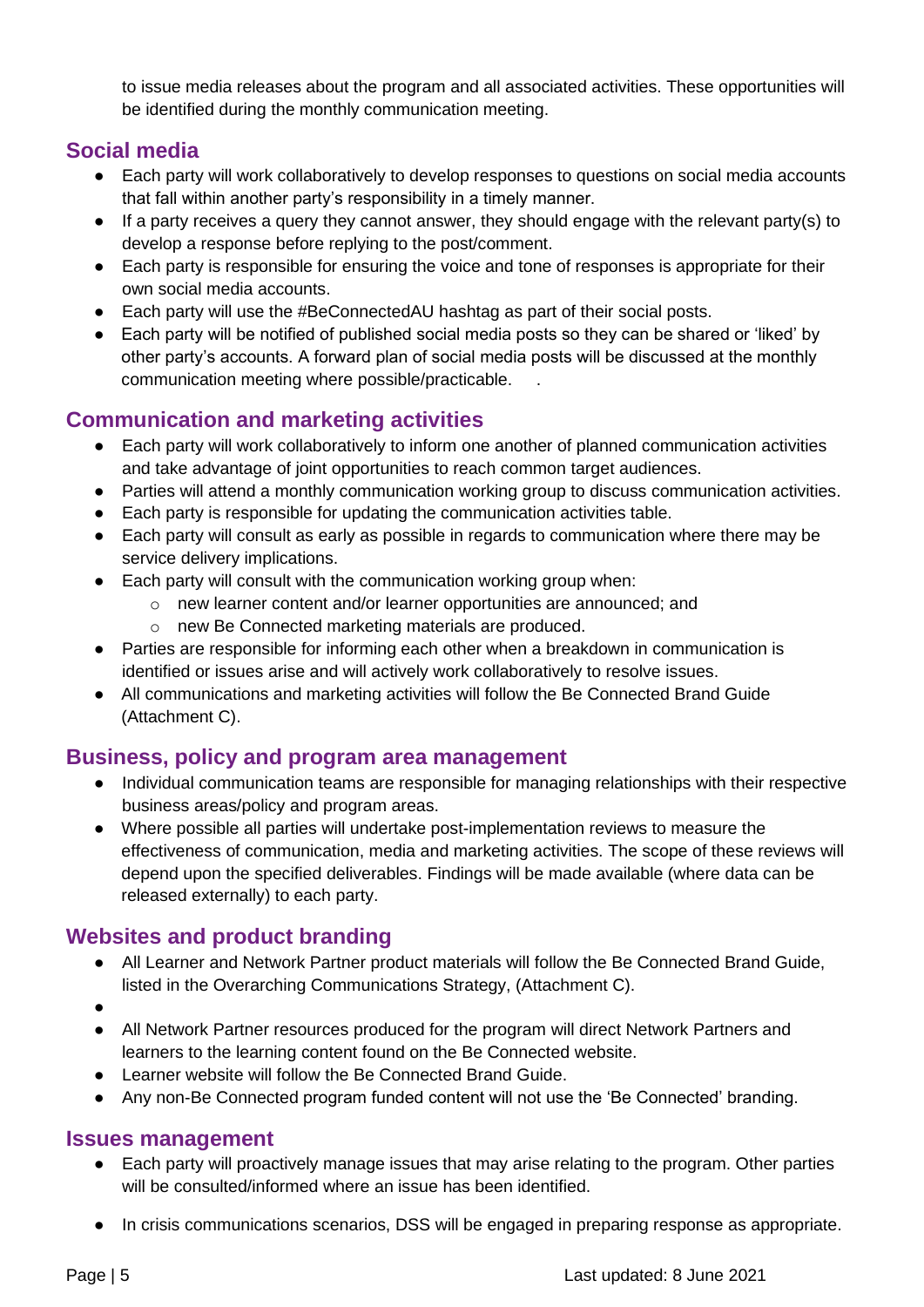# **Any issues unable to be resolved should be escalated to DSS for final approval. Key contacts**

|                                                                       | <b>Agency</b>                                           | <b>Contact</b><br>person  | Role                                                    | Phone               | <b>Email</b>                                  |
|-----------------------------------------------------------------------|---------------------------------------------------------|---------------------------|---------------------------------------------------------|---------------------|-----------------------------------------------|
| <b>DSS</b><br><b>Communication</b><br><b>Services Branch</b><br>(CSB) |                                                         |                           | Director, Children,<br>Communities and<br>Redress (CCR) |                     | @dss.gov.au                                   |
|                                                                       |                                                         |                           | Account<br>Manager, CCR                                 |                     | @dss.gov.au                                   |
|                                                                       |                                                         | Media Inbox               |                                                         | 02 6146 8080        | media@dss.gov.au<br>(for all media enquiries) |
|                                                                       | <b>DSS Community</b><br><b>Cohesion Branch</b><br>(CCB) |                           | Director (Acting)                                       |                     | @dss.gov.au                                   |
|                                                                       |                                                         |                           | <b>Assistant Director</b>                               |                     | @dss.gov<br><u>.au</u>                        |
| eSafety<br><b>Commissioner</b>                                        |                                                         |                           | Manager, Diverse<br>Communities                         |                     | @esafety.gov.au                               |
|                                                                       |                                                         |                           | Assistant<br>Manager                                    |                     | @esafety.gov.a<br>$\underline{\mathsf{u}}$    |
| (eSafety)                                                             |                                                         | Communications<br>Advisor |                                                         | @esafety.g<br>ov.au |                                               |
|                                                                       |                                                         |                           |                                                         |                     |                                               |
|                                                                       |                                                         |                           |                                                         |                     |                                               |
| <b>Good Things</b><br><b>Foundation (GTF)</b>                         |                                                         |                           |                                                         |                     |                                               |
|                                                                       |                                                         |                           |                                                         |                     |                                               |
|                                                                       |                                                         |                           |                                                         |                     |                                               |
|                                                                       |                                                         |                           |                                                         |                     |                                               |